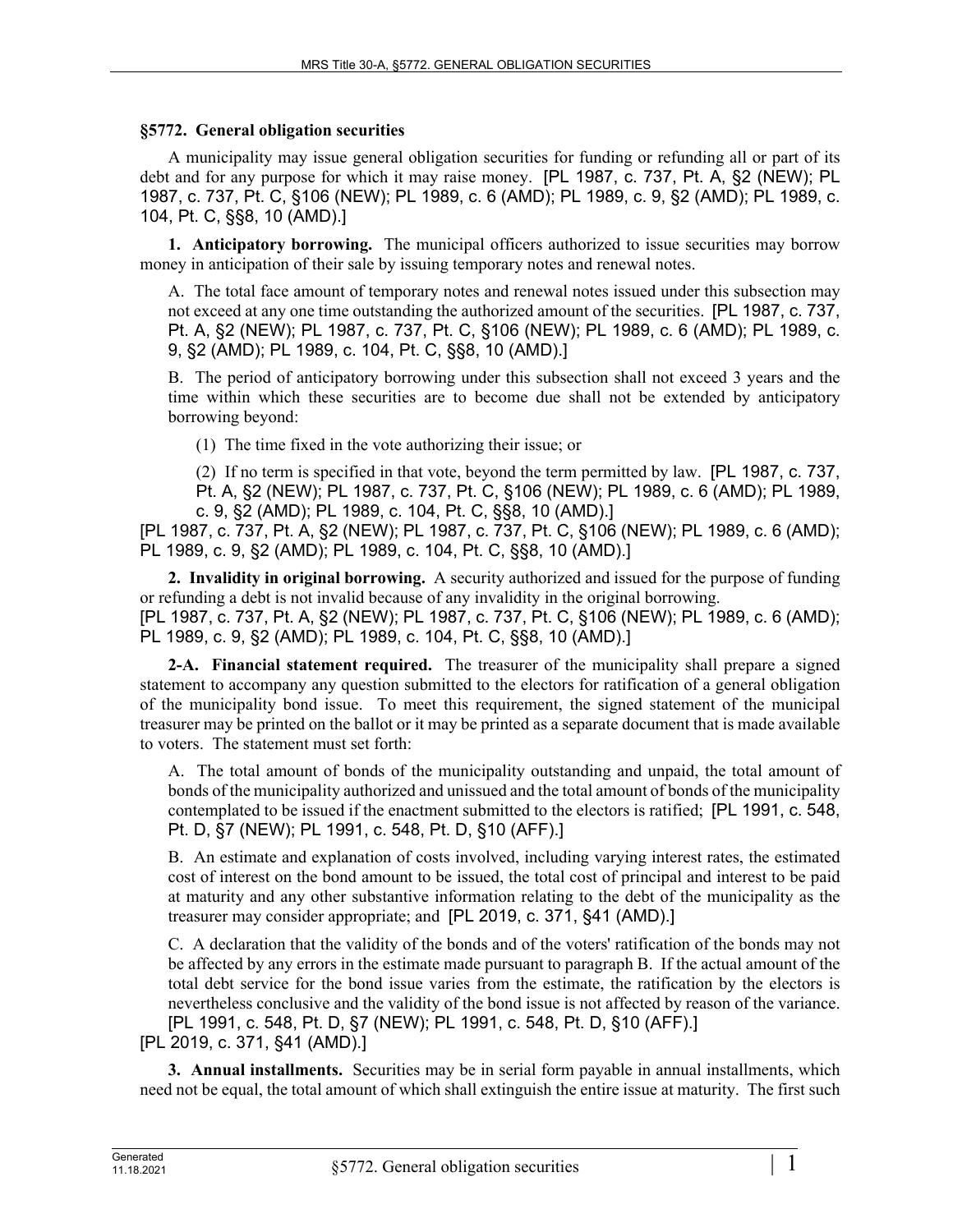installment must be payable within 5 years and the last such installment must be payable within 30 years after the date the securities are issued.

[PL 1987, c. 737, Pt. A, §2 (NEW); PL 1987, c. 737, Pt. C, §106 (NEW); PL 1989, c. 6 (AMD); PL 1989, c. 9, §2 (AMD); PL 1989, c. 104, Pt. C, §§8, 10 (AMD).]

**4. Discretion in municipal officers.** In the absence of a contrary provision in the vote authorizing the issuance of securities, the discretion to fix the date, maturities, denomination, interest rate, place of payment, form and other details of the securities and of providing for the sale of the securities is deemed to have been delegated to the municipal officers.

[PL 1987, c. 737, Pt. A, §2 (NEW); PL 1987, c. 737, Pt. C, §106 (NEW); PL 1989, c. 6 (AMD); PL 1989, c. 9, §2 (AMD); PL 1989, c. 104, Pt. C, §§8, 10 (AMD).]

**5. Term securities.** Term securities may be issued for a period not to exceed 10 years. [PL 1987, c. 737, Pt. A, §2 (NEW); PL 1987, c. 737, Pt. C, §106 (NEW); PL 1989, c. 6 (AMD); PL 1989, c. 9, §2 (AMD); PL 1989, c. 104, Pt. C, §§8, 10 (AMD).]

**6. Call for redemption.** Securities may be issued which are subject to call for redemption with or without premium at the election of the municipality before the date fixed for final payment of the securities, provided:

A. Specific authority to issue callable securities is contained in the vote authorizing their issue; and [PL 1987, c. 737, Pt. A, §2 (NEW); PL 1987, c. 737, Pt. C, §106 (NEW); PL 1989, c. 6 (AMD); PL 1989, c. 9, §2 (AMD); PL 1989, c. 104, Pt. C, §§8, 10 (AMD).]

B. The securities when issued contain provisions setting forth:

(1) The method by which the option to call may be exercised;

(2) The procedure for payment in the event of call; and

(3) The legal effect of making the call. [PL 1987, c. 737, Pt. A, §2 (NEW); PL 1987, c. 737, Pt. C, §106 (NEW); PL 1989, c. 6 (AMD); PL 1989, c. 9, §2 (AMD); PL 1989, c. 104, Pt. C, §§8, 10 (AMD).]

[PL 1987, c. 737, Pt. A, §2 (NEW); PL 1987, c. 737, Pt. C, §106 (NEW); PL 1989, c. 6 (AMD); PL 1989, c. 9, §2 (AMD); PL 1989, c. 104, Pt. C, §§8, 10 (AMD).]

**7. Signatures.** Securities issued by a municipality shall, in the absence of a contrary provision in a special Act of the Legislature or in the vote authorizing the securities, be signed by the treasurer and countersigned by a majority of the municipal officers.

[PL 1987, c. 737, Pt. A, §2 (NEW); PL 1987, c. 737, Pt. C, §106 (NEW); PL 1989, c. 6 (AMD); PL 1989, c. 9, §2 (AMD); PL 1989, c. 104, Pt. C, §§8, 10 (AMD).]

**8. At least one manual signature; validity.** Securities issued by a municipality and coupons, if any, attached to those securities shall be executed in the name of the municipality by the manual or facsimile signatures of the official or officials who are authorized to execute the securities, but at least one signature on each bond or note must be a manual signature. These securities and coupons, if properly executed by the municipal officers who are in office on the date the securities are actually executed, are valid and binding according to their terms, notwithstanding that before the securities are delivered and paid for, any or all such officers have ceased to hold office.

[PL 1987, c. 737, Pt. A, §2 (NEW); PL 1987, c. 737, Pt. C, §106 (NEW); PL 1989, c. 6 (AMD); PL 1989, c. 9, §2 (AMD); PL 1989, c. 104, Pt. C, §§8, 10 (AMD).]

**9. Interest or dividend exemption from state taxation.** Interest or dividends paid on general obligation securities issued under this section are exempt from taxation within the State, whether or not such income is subject to taxation under the United States Internal Revenue Code, as amended. [PL 1993, c. 680, Pt. A, §27 (RPR).]

## SECTION HISTORY